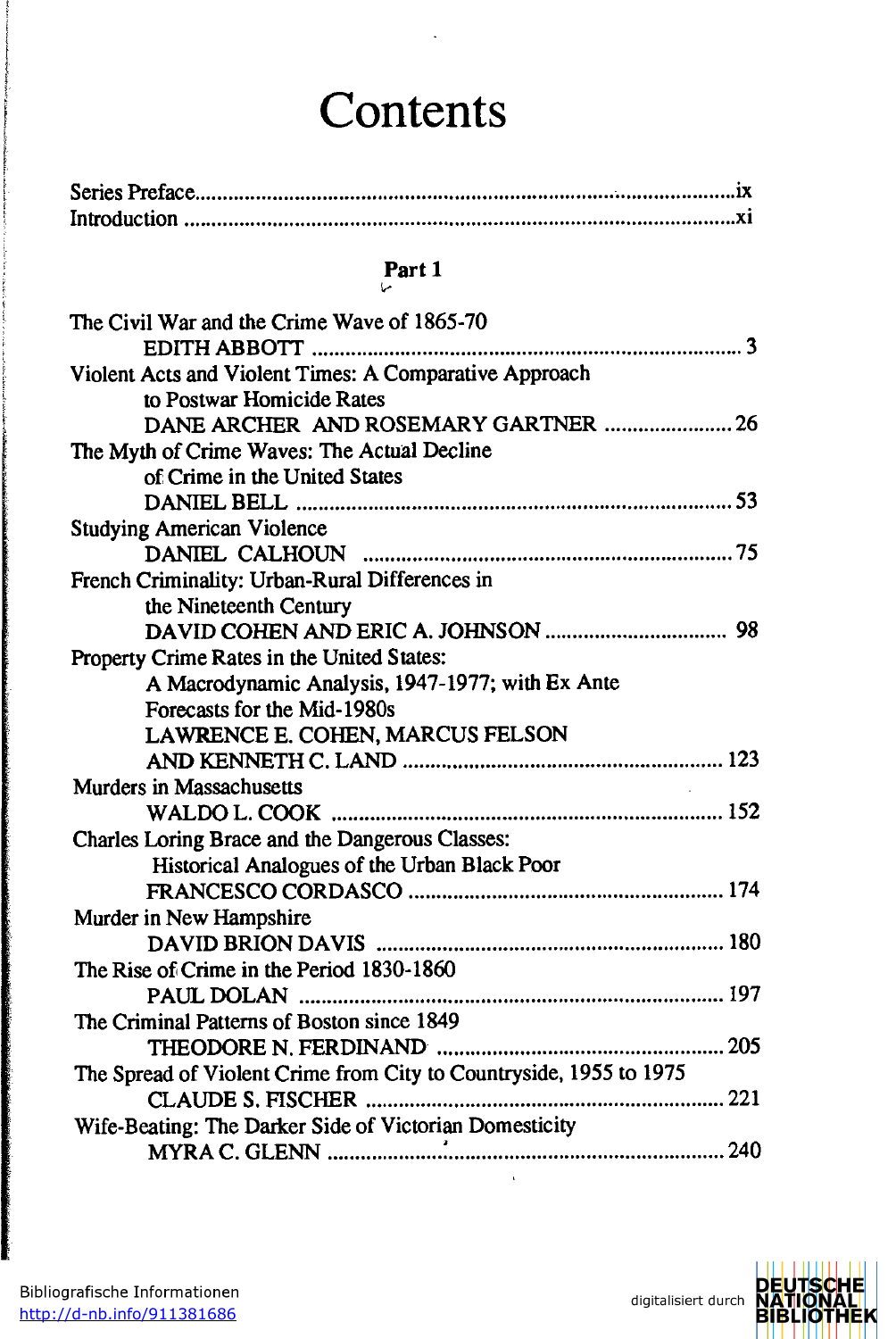| Family Violence, Feminism, and Social Control |  |
|-----------------------------------------------|--|
|                                               |  |
| Rioting in Its Jacksonian Setting             |  |
|                                               |  |

## **Part 2**

## **Part 3**

| Homicide Trends in the United States, 1900-74 |  |
|-----------------------------------------------|--|
|                                               |  |